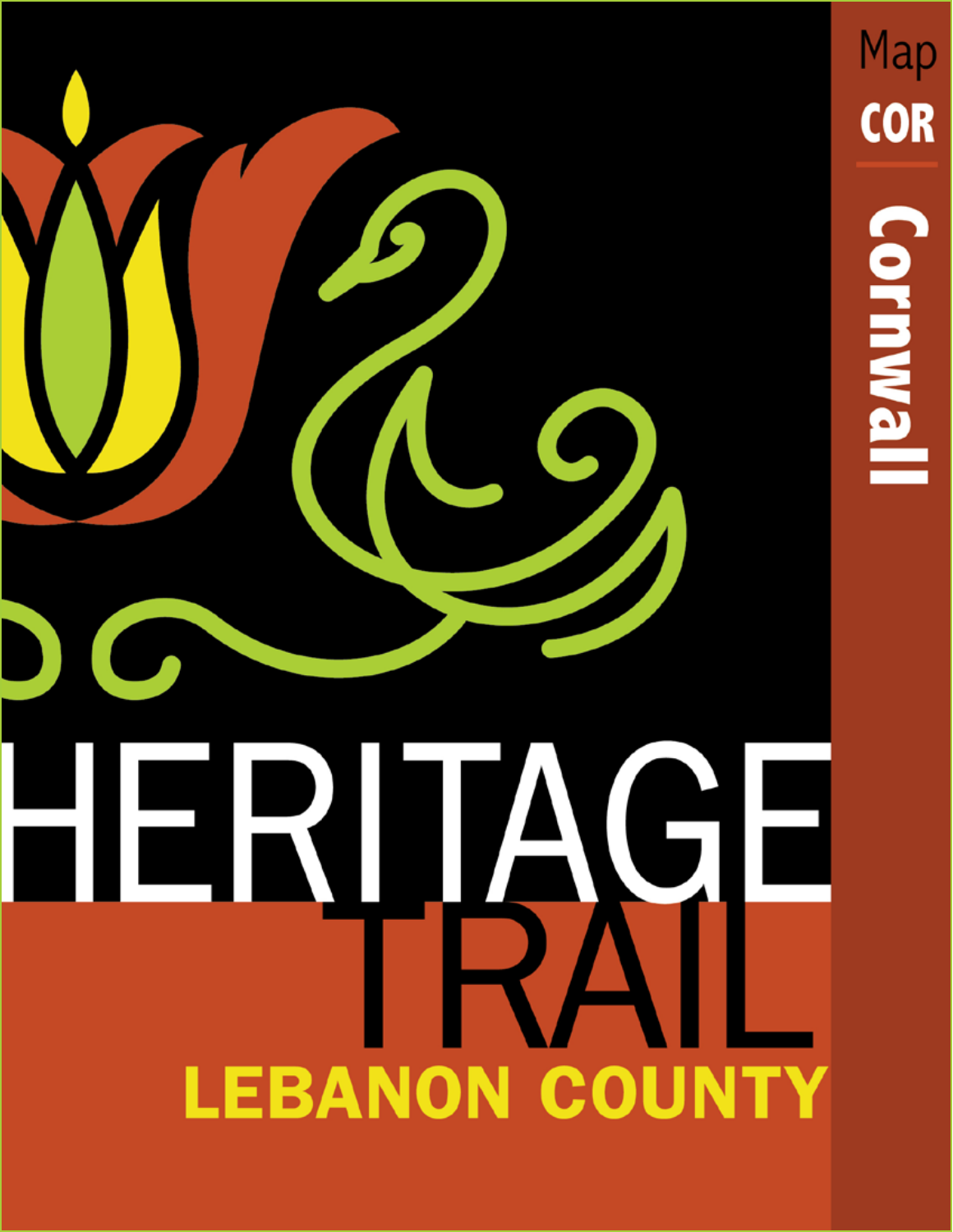Envision stepping back in time as you tour the historic places and architectural gems of Cornwall and its mining villages. Hopefully, this historic tour will 'whet your appetite' to gain a greater appreciation of Cornwall's unique, vast history.

The area had once been part of Chester County, one of William Penn's original three counties. Its rich history began in 1734 with Peter Grubb, a 19-year-old stone mason, who purchased 400 acres of land in what was then Lancaster County. The acreage consisted of three hills of abundant magnetite ore and limestone. Peter named the area Cornwall in honor of his paternal ancestral birthplace in England. To process the vast ore deposits that he stumbled upon, Peter erected the Cornwall Iron Furnace in 1742.

Cornwall's greatest chapter began in 1798, when the industrious ironmaster Robert Coleman acquired the Cornwall Iron Furnace, 5/6th of the Cornwall Ore Banks and hills, and 1/6th of the lands including the Cornwall Estate from Peter Grubb's family. Robert truly epitomized the American Dream, starting as a 16-year-old Irish immigrant clerk to becoming one of Pennsylvania's first millionaires.

He eventually placed his eldest son William in charge of the furnace and estate. The quaint mining town of Cornwall and the surrounding villages would never be the same. For 120 years, the area would be dominated and controlled by the Coleman heirs, under the lineage of Thomas Bird Coleman (Robert and Ann Coleman's youngest son). They made their mark not only with their lavish lifestyles, but in the local churches, schools, railroads, and providing for their mining workers, many of whom were European immigrants.

The Colemans, one of the county's wealthiest families, created the Cornwall Ore Bank Co. in 1864. Upon the death of R.W. Coleman in 1878, the company changed its name to R.W. Coleman Heirs and Co. The shareholders of this new company consisted of Anne Coleman, Margaret Coleman Freeman, Sarah Coleman, Robert Habersham Coleman, and Anne C. Coleman.

In 1882, millionaire Robert H. Coleman (great grandson of Robert Coleman), demanded a suit of partition, creating the Cornwall Iron Company, Ltd., which included R. Percy Alden, William C. Freeman and Edward C. Freeman. Robert H. Coleman was the sole owner of the Anthracite Furnaces until 1893, when he sold the furnaces to the Lackawanna Iron and Steel Company. Robert H. contributed immensely to the history of Cornwall and was known as the King of Cornwall during the American Gilded Age.

Sadly, family health issues and financial difficulties during the Panic of 1893 caused Robert H. Coleman and his family to relocate to upstate New York in 1896.

More efficient methods of ironmaking made necessary the need for improvements to the Cornwall Furnace and the building of new furnaces: two in Anthracite (1851), two in Burd Coleman (1872-73), and one in North Cornwall (1872-73). Newly constructed workers' homes were essential to the success of these furnaces, creating the mining villages of Anthracite (Goosetown), Paradise, Burd Coleman, Minersvillage, North Cornwall (Stone Row), and Rexmont. Toy Town was developed in the mid 1920s after Bethlehem Steel Co. acquired all of the Coleman family's interests.

For over 200 years, the Cornwall ore mines were some of the most productive ore mining enterprises in the world, where over 110 million tons of iron ore were unearthed and transported through three railroads: Cornwall Railroad, Cornwall Ore Bank Railroad, and the Cornwall & Lebanon Railroad.

The Cornwall mines and furnaces played a major role in the expansion and military success of our country. The iron mined at Cornwall was used not only for the production of war cannons and other military necessities, but also for the construction of railroads, bridges, and skyscrapers across the growing nation.

The Coleman legacy lives on due to the presentation of the Cornwall Iron Furnace by Margaret Coleman Freeman Buckingham, (Robert Coleman's great granddaughter,) to the Commonwealth of Pennsylvania in 1932 as a public museum. In 1949, the Methodist Church of Cornwall purchased the Cornwall Estate and re-purposed the historic property into a retirement home for Methodist clergy.



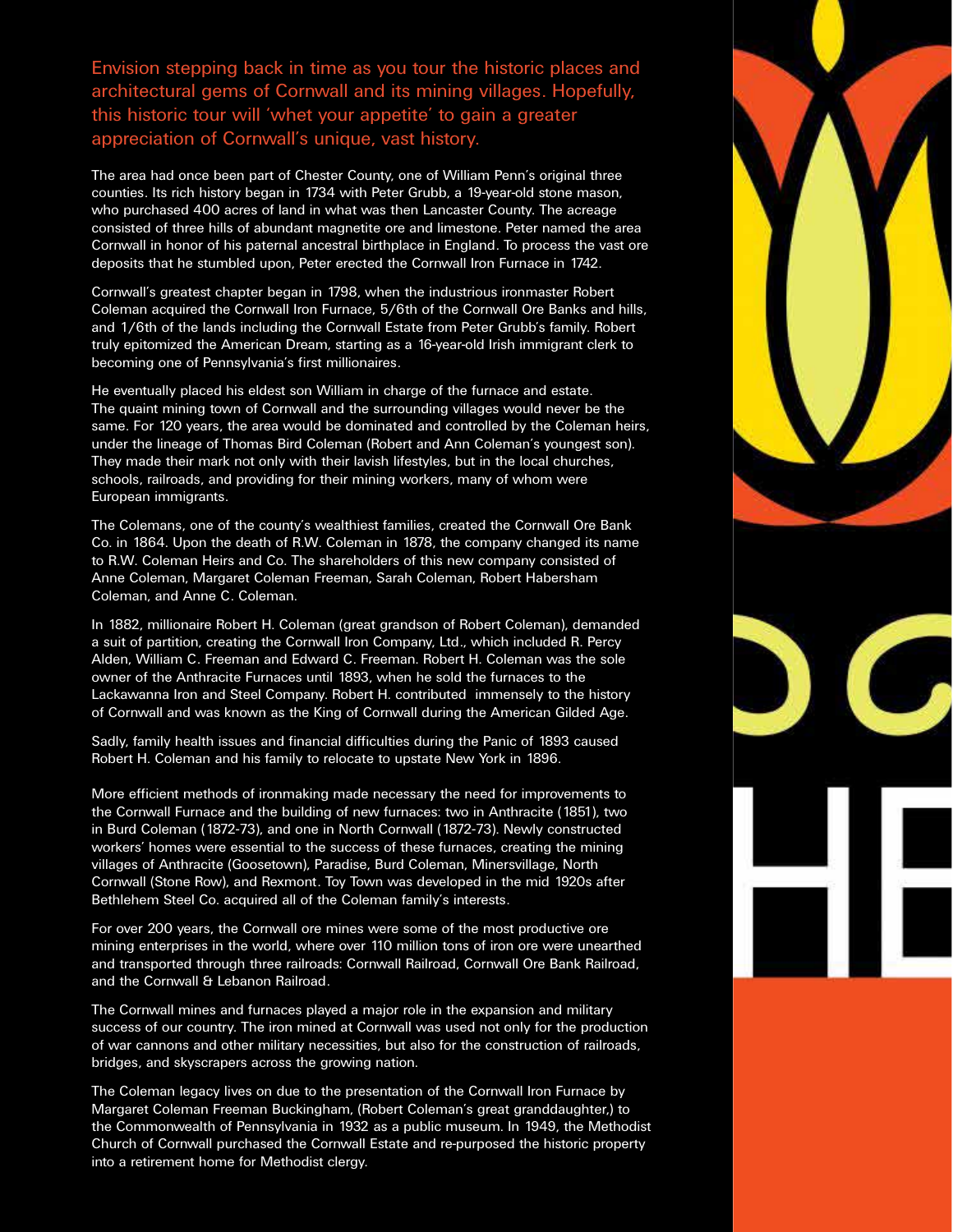

## **1 Cornwall Railroad Agent's Residence 30 Burd Coleman Rd.**

This Gothic-style structure was built to house the Station Agent of the Cornwall Railroad (RR) & his family. The agent was responsible for making sure many RR operations ran smoothly.

#### **2 Cornwall Railroad and Station 36 Burd Coleman Rd.**

Originally incorporated under the name North Lebanon Railroad Co., this RR was started in 1853 to haul iron ore from the Cornwall ore banks to the Union Canal landings in West Lebanon and onward to the North Lebanon Furnace. In 1870, under the ownership of William Coleman Freeman, it was named Cornwall Railroad. Cornwall Borough Council approved the purchase of the former station in 1952, then remodeled it to better serve council needs.

#### **3 Cornwall-Lebanon RR Iron Truss Bridge Iron Bridge & Stone Arch Burd Coleman Rd.**

The RR was constructed in 1882 by Robert H. Coleman with the intention of linking Lebanon with Cornwall's vast supply of iron ore. The line also connected with Colebrook Valley RR, providing a link with the Pennsylvania RR. Until 1928, passenger service was provided to R.H. Coleman's summer resort of Mount Gretna, in addition to transporting the PA National Guard to their Mt. Gretna Training Camp. Recently, the Lebanon Valley Rail Trail (LVRT) was created by a non-profit organization that continues to develop and manage the 14.5-mile trail, linking Conewago Junction, (Lancaster County) to the city of Lebanon. It was necessary to construct this iron truss bridge and stone arch to carry the Cornwall-Lebanon RR Line over the Cornwall RR tracks and the old Horseshoe Pike (now Alden St.). The Pike (Rt. 322) originally connected Hummelstown to Phila.

#### **4 Cornwall Store 50 Burd Coleman Rd.**

The Colemans built a store at this prime location adjacent to the former Cornwall RR tracks. First operated by Samuel Fox, the store was sold in 1927 to the Harkins family who operated a store, meat market, and post office in the former Cornwall Co. store. The lower floor contained Cornwall Borough's first brig (or jail). Today, the Cornwall Inn is a venue for social events.

# **5 Cornwall United Methodist Church 50 Freeman Dr.**

The majestic Cornwall United Methodist Church was designed in 1877 by Phila. architects John McArthur, Jr., & W. Bleddyn Powell. Local brown sandstone complements the structure's Donaghmore-quarried limestone walls. The bell in the steeple, originally housed in the Burd Coleman Furnace, was presented to the congregation in 1926. The congregation, formerly the Cornwall Methodist Episcopal Church, can be traced back to 1793.



**Bucher's Meeting House** 380 Schaeffer Road

**Robert H. Coleman Estate's** Stable - Carriage House West of Toy Town, Cornwall Road

## **6 Cornwall U.M. Church Parsonage 50 Freeman Dr.**

This structure reflects the design of the grand Cornwall United Methodist Church. It was built in 1910 as a memorial to Mrs. Margaret Coleman Freeman by her children: Margaret C. F. Buckingham, Isabel C. Freeman, and Edward C. Freeman.

## **7 Robert H. Coleman Estate Gatehouse 47 Freeman Dr.**

Unlike his two mansions, this sandstone gatehouse still stands across from the Cornwall U. M. Church. The sandstone watering trough in front of the house may have been relocated from the Coleman Freeman dairy farm, now the site of Fairview Golf Club.

# **8 Gristmiller's Residence – Cornwall Mill 101 Burd Coleman Rd.**

Built to compliment the brownstone and limestone trimmed gristmill once located across the street, this home was designed as a residence for the mill operator and his family. Built in 1798, the once-productive Batdorf gristmill was razed in 1965. Mrs. Thomas B. Coleman's newly organized Sunday school class of the Cornwall Methodist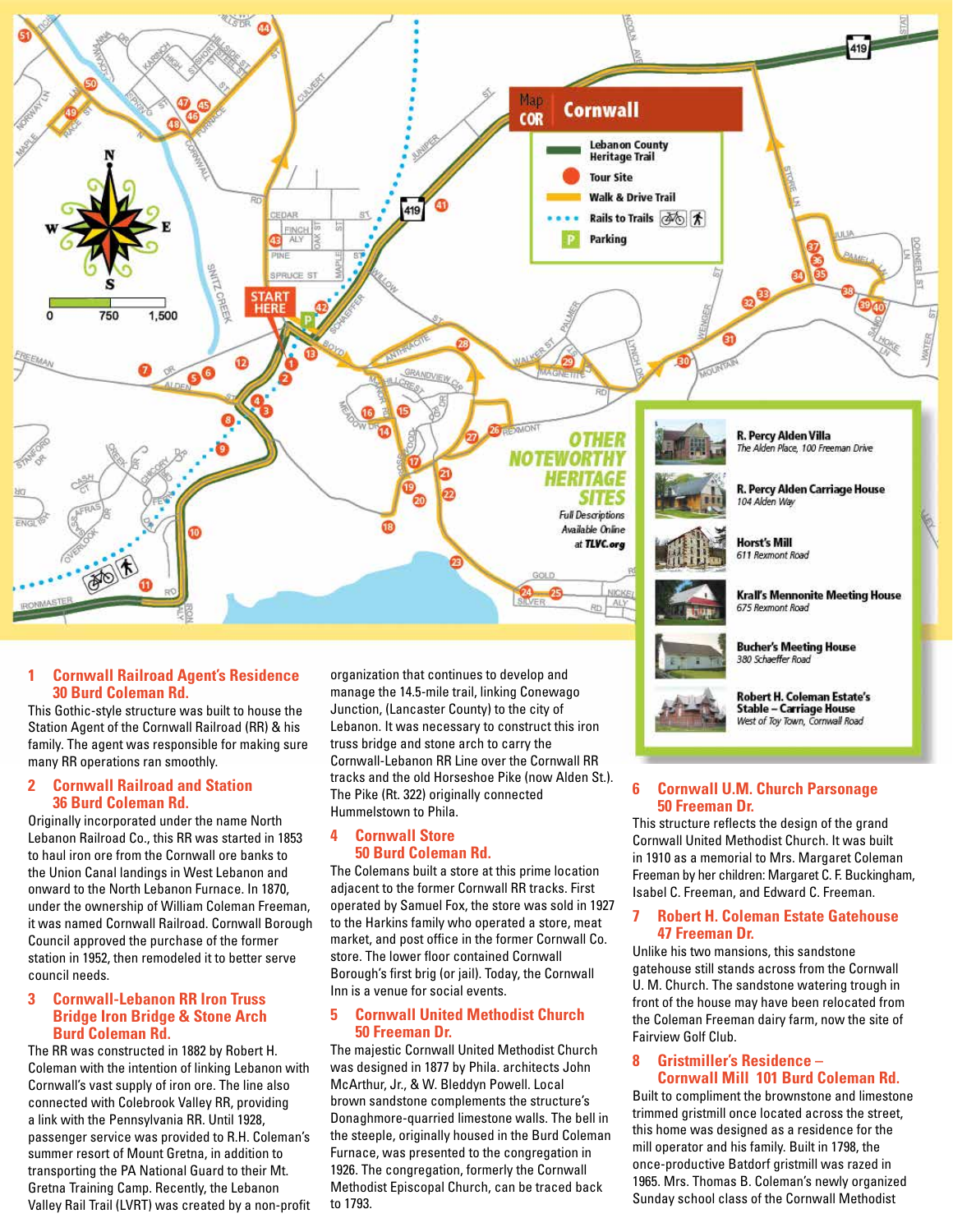Episcopal Church first met here in 1828. Later, the structure was purchased and remodeled to house the superintendent of mining operations of the Bethlehem Steel Corp.

#### **9 Burd Coleman Furnace Superintendent's Office 251 Burd Coleman Rd.**

This building's ranch-style architecture often fools one into thinking it was built in the 1960s rather than the 1870s. It was constructed for the purpose of the superintendent of the Burd Coleman Furnace to store company records. The Bethlehem Steel Corp. eventually re-purposed it as a worker's home, and it continues to serve as a private residence.

## **10 Burd Coleman Village 201-230 Burd Coleman Rd.**

Located in southwestern Cornwall, this hamlet was named after Thomas Bird Coleman, son of the iron baron Robert Coleman. The village was formed as a result of the nearby Burd Coleman hot blast furnaces built in 1872 by the Coleman family. The homes, constructed of local sandstone and limestone for the mine and furnace workers and their families, were owned and maintained by the mining companies until 1957.

## **11 Burd Coleman Grammar School 99 Ironmaster Rd.**

This brick former school house was constructed in the 1870s to meet the educational needs of the children of Burd Coleman, housing grades 1-8. Students desiring a high school diploma had to transfer to Lebanon High School until 1902, when Cornwall's first high school was built. In the 1920s, the building was acquired by the Bethlehem Steel Corp., and was gifted to the Cornwall Baptist Church community. It is now a private residence.

## **12 Cornwall Elementary School 45 Burd Coleman Rd.**

After the incorporation of the Cornwall Borough in 1926, it was deemed necessary to consolidate the area's five grammar schools. Replacing the original 1902 neo-classical red brick school, this stately new high school is constructed of locally quarried limestone. The structure opened officially for the 1928-29 school term, served grades 1-12, and offered a high school diploma. Today, it serves as an elementary school for the Cornwall-Lebanon School District.

# **13 Gatekeeper's House Cornwall Manor, Boyd St. & Rt. 419**

The gatekeeper's house was built in the 1870s to protect the grand estate of Cornwall's 'royal' Coleman families from unwanted outsiders. The house marked the distinct boundary between the miners and the ironmaster. This Gothic Revival style structure is constructed of pink sandstone with a slate roof and carpenter gingerbread accents at the gables.

#### **14 Grubb – Coleman – Buckingham Mansion Cornwall Manor, Manor Rd.**

This grand mansion, which reflected a Georgian style architecture, was built in 1772 by Curttis Grubb, son of Peter Grubb. By 1798, the mansion was owned by Robert Coleman, who then gave it to his eldest son William three years later. Robert Coleman never occupied the residence, however, three generations of his family lived here and transformed the home into an Italianate-style mansion in the mid-1800s. After the death of Robert Coleman's great granddaughter, Margaret C.F. Buckingham, it was sold to a group of Methodist clergy and laymen in 1949. It was to be used as a retirement home for the ministers and their wives. Today, the estate is known as Cornwall Manor.

#### **15 Coleman – Buckingham Estate Carriage House Cornwall Manor, Manor Rd.**

Once called the Hackney Stable, this imposing Stick-Style Victorian red sandstone structure was built in the 1880s for the Robert W. Coleman heirs. Its Romanesque-Revival style edifice was designed by J. McArthur Jr. and W.B. Powell, who were best known for designing Philadelphia's City Hall and Harrisburg's RR Station. Today, known as Bradley Hall of Cornwall Manor, this massive carriage house was named after Thomas Bradley, a renowned businessman and charitable layman of the Philadelphia Methodist Conference.

#### **16 Coleman –Buckingham Estate Greenhouse Cornwall Manor, Meadow Dr.**

The original Coleman family greenhouse was built to assist the gardeners in maintaining the estate's terraced gardens. In 1881, at a cost of \$10,000, Miss Sarah H. Coleman commissioned Bartlett Hayward & Co. of Baltimore, Maryland, to construct a grand Gothic-Revival style conservatory with native red sandstone, numerous arched-glass expanses, and ornamental cresting capping the roof line.

## **17 Paymaster's Office Cornwall Manor, Rexmont Rd.**

Following the formation of the Cornwall Ore Bank Co. in 1864, this pink sandstone building served as the Paymaster Office for the Coleman estate and the Cornwall Iron Co. This unique Gothic-Revival structure, with lavish gingerbread ornamentation, truly reflected the Coleman's high place in society. It currently serves as an art gallery for Cornwall Manor's residents.

#### **18 Cornwall Ore Bank Co. Loading Pocket – Crusher Plant 64 Rexmont Rd.**

This massive building was built in 1909 for the Cornwall Ore Bank Co. The structure housed cars of iron ore that were transported via the Cornwall RR to Lebanon's concentrator plant. Today this building houses PRL Industries.

#### **19 Cornwall Iron Furnace Historic Site 94 Rexmont Rd.**

This cold blast charcoal iron furnace was originally built in 1742 by Peter Grubb, a stone mason from Chester County. The industrious iron master Robert Coleman acquired the furnace in 1798. His heirs rebuilt and improved the furnace in a Gothic-Revival style in the late 1840s. The furnace's contribution to the iron industry played an important role in America's rise to be a powerful industrial nation. It operated continuously from 1742 to 1883. Since 1932, it has been owned and administered by the Pennsylvania Historical & Museum Commission.

## **20 Abattoir Cornwall Iron Furnace Site, Boyd St.**

This pink sandstone building, with its distinctive quatrefoil windows, is a unique Gothic-Style structure built circa 1840s. It is truly a gem of the Coleman Estate, and once served as a smokehouse and butcher shop.

## **21 Cornwall Stable –Mule Barn Cornwall Manor, Rexmont Rd. & Boyd St.**

An important building of the ironmaster plantation, this large L-shaped sandstone structure was used to quarter the mules and horses necessary for work in the open pit mine and farm fields. The architectural features are exceptional for this functional building and include: chevron-patterned wooden doors, horseshoe-shaped lentils, and second story double-arch doors accented with decorative rosettes.

#### **22 Jackson House 220 Boyd St.**

This expansive stone structure was formally the residence of James P. Jackson, the last manager of the Cornwall Iron Furnace, and his sister Letitia A. Jackson, an ardent supporter of the Coleman women's charity works. It later served as offices for the Bethlehem Steel Corp.'s reign in Cornwall from the 1920s to the 1970s.

## **23 Cornwall Ore Banks Boyd St.**

First mined in 1742 on 400 acres of land purchased by Peter Grubb in 1734, the land consisted of 3 hills of abundant magnetite ore, limestone, and other minerals. In 1798, ownership was transferred to the Coleman families, when it held the distinction of having the greatest iron ore deposit east of Lake Superior. By 1920, the Bethlehem Steel Corp. took control of all the Coleman mining and real estate holdings. Flooding from Tropical Storm Agnes in 1972 forced operations to cease. It is known today as Miners Lake.

#### **24 Minersvillage Boarding House – Mennonite Church 303 Boyd St.**

This large wooden building is noted to have been the first boarding house built for the workers employed by the Cornwall Ore Bank Co. before construction of the familiar stone homes. It was first occupied by single men passing through the area looking for short-term employment. In 1931, a Mennonite congregation met and worshipped here for nearly 70 years before relocating to a new structure outside the village. Today, it serves as a private residence.

## **25 Minersvillage 298 to 371 Boyd St.**

Beginning in 1869, The Cornwall Ore Bank Co. constructed and maintained limestone homes in the quaint town known as Miners village. It was believed that providing more permanent structures to house immigrant miners and their families would create longer-lasting employees. Also, at the south end of the town, brick and wooden structures were built, circa 1870, for the miners of the Robesonia Iron Co. which also mined in Cornwall's open pit.

# **26 Paradise**

# **107 to 139 Rexmont Rd.**

Locally known as Paradise, this small grouping of homes was built to house the workers of the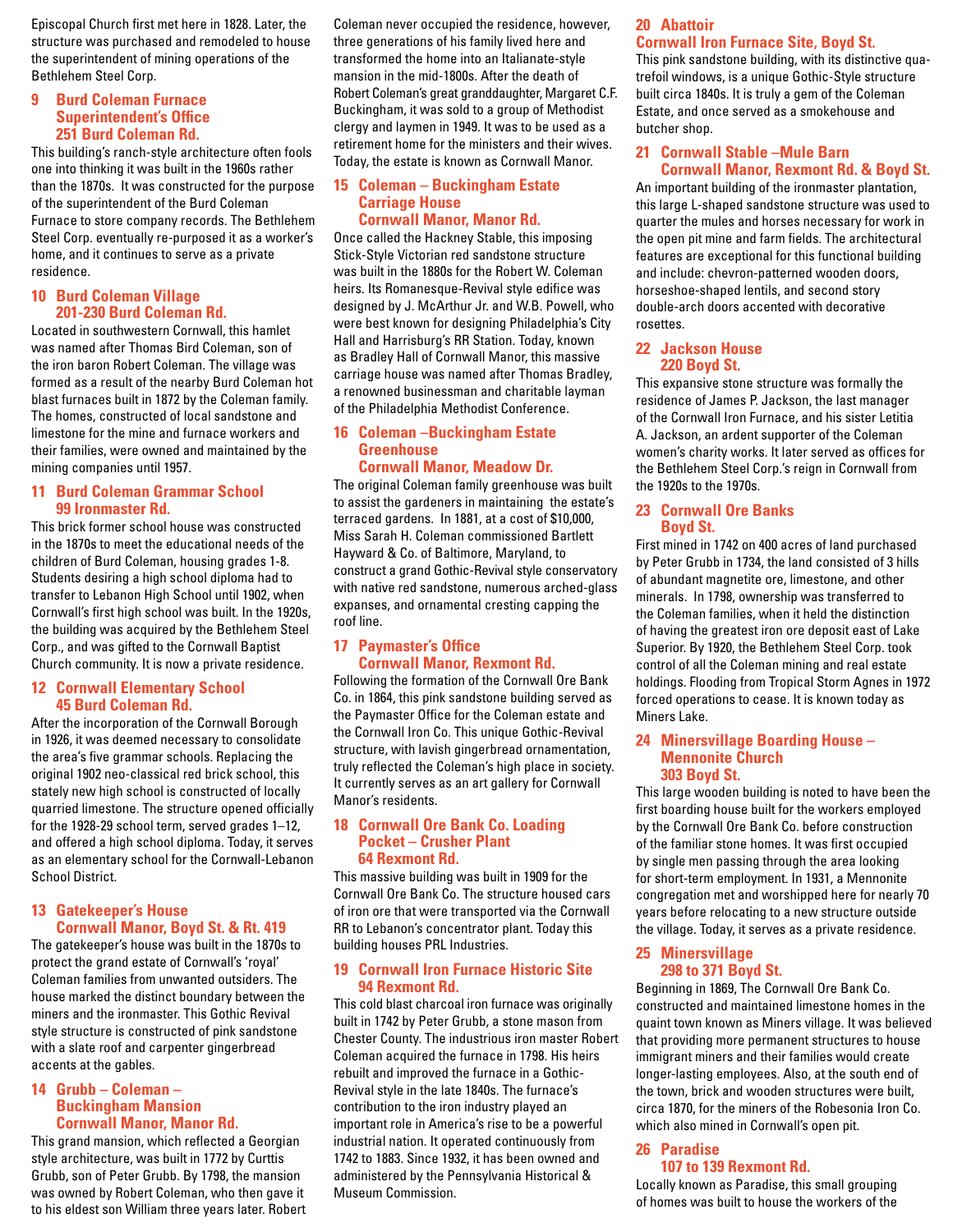Anthracite Furnaces and open pit mine located nearby. There is no documentation for the naming of Paradise, except for archival references in deeds of the Coleman/Buckingham Estate, which used the word to describe a small area of the Ironmaster's Mansion Tract.

#### **27 Buckingham Workers' House – Dr. Zerr Home 107 Rexmont Rd.**

This red sandstone double home overlooked the Anthracite Furnaces, and later, the massive ore roasters. This mid-19th century Gothic-Revival home once housed Mrs. Buckingham's head gardener Joseph Ferry and his family. Later, it was occupied by Mrs. Buckingham's teamster and night watchman Paul Border and his family. In 1952, it was purchased by Rev. Dr. Levi Zerr, founder of the Cornwall Methodist Church Home. It is currently a private residence.

#### **28 Anthracite Furnace Superintendent's Office 150 Boyd St.**

Built in 1865, the former manager's office of the Anthracite Furnaces sits high on a hill, west of the furnaces. Upon the closing of the furnaces and ore roasters, this charming Gothic brownstone structure was remodeled into a private residence for the upper-management of the Bethlehem Steel Corp. in 1916. It remains a private residence today.

#### **29 Anthracite Village 110 to 150 Anthracite Rd.**

Locally called Goosetown, the village derived its name from the prevalent geese that were raised in the backyards of its residents. Anthracite developed as means for providing company housing for the immigrant workers of the nearby Anthracite furnace complex, constructed in 1851 by the Coleman family. These 'hot blast' furnaces led the way of making 'cold blast' furnaces obsolete. The sets of brick homes along the main street were possibly built for workers of the Lackawanna Iron and Steel Co., circa 1890s, of bricks that may have been fired in kilns on site.

## **30 Grubb Row 218 to 238 Rexmont Rd.**

With the construction of the large ore roasters in nearby Anthracite, the Lackawanna Iron and Steel Co. erected these brick housing units in 1890 to provide homes for the newly-arrived Eastern European and Italian immigrant workers and their families of the Cornwall Anthracite Furnaces.

## **31 Cornwall Bakery – Wenger's Store 268 Rexmont Rd.**

In 1885, German immigrant Henry T. Oltenbuerstel established a small business known as Cornwall Bakery. Here, fresh bread, cakes, and pretzels were baked and sold throughout this mining community. By 1892, a third floor hall was added to the building where the men's fraternal organization The Knights of the Mystic Chain met. Upon Oltenbuerstel's death in 1922 and until the 1980s, the Wenger family operated their grocery store here. Since then, this commodious structure serves as private apartments.

## **32 Rexmont Hotel 285 Rexmont Rd.**

The hotel was built in 1887 by Frederick Carpenter, who was once a Lebanon County sheriff, on land

purchased from his brother John. This large 3-½ story structure, originally known as the Rexmont House, remained in the Carpenter family, who continued the hostelry business until 1907. It also housed the barbershop, post office, and Justice of the Peace. The Knights of the Mystic Chain, Patriotic Order Sons of America, and Golden Eagle Band, met in the attic of the hotel. Clinton and Laura Smith purchased the building in 1907 from George Trafford who owned the establishment for less than a year. The Smiths changed the name of their new family enterprise to the Rexmont Hotel. During their 50-year ownership, rooms were no longer rented to travelers. In 1965, Robert & Joan Boyer purchased the hotel, and ran the business as Boyer's Café for the next 50 years.

# **33 Noggle's Factory 295 Rexmont Rd.**

Mr. Willaim H. Noggle, once a foreman at the Cornwall Iron Furnace, ventured into a new career of shirt manufacturing in 1903. It proved to be profitable, and in 1914, sons Fred and William joined as partners in operating this successful garment business. They expanded their factory to nearby towns and as far as New York City and Los Angeles. During both World Wars, they manufactured U. S. Army shirts and hospital pajamas. The family ceased operations in 1959. During the 1950s, splendid gardens beautified the property.

## **34 Cyrus Rex Mansion 299 Rexmont Rd.**

Originally constructed in 1875 in an impressive Italianate style, this mansion was built for Cyrus Rex, the namesake of the village of Rexmont, and his niece Susan Amanda Bucher. Cyrus was the great grandson of Alexander Schaeffer, the founder of nearby Schaefferstown. The home remained in the family until 1941, when it was remodeled in its Federal style.

#### **35 Klett's Store 301 Main St.**

In 1899, Samuel E. Fox, a leading merchant in Lebanon County, opened a general mercantile store in Rexmont. Fox and his general manager Aaron F. Klett formed a partnership. Klett assumed full ownership in 1902 until his death in 1941. His son assumed ownership until 1965, when it was sold to the Mission Fellowship, which still exists today.

## **36 Rexmont Cigar Company 102 Store Ln.**

The long forgotten and short-lived business known as the Rexmont Cigar Co. started in 1899. Managed by Norman L. Shirk, the company was known for its high-grade cigars. By 1901, competition from others in the county forced Shirk to relocate to Lebanon as The Standard Cigar Co. This factory was then quickly converted into a private dwelling.

#### **37 Templeman's Chapel 112 Store Ln.**

This chapel was named in honor of Conrad Templeman, father of the Reformed Church located throughout the Lebanon Valley. It was built in 1886 as a non-denominational Sunday School Mission. Two years later, a German Reformed congregation organized and met there. In 1971, the Chapel closed after the congregation merged with nearby St. Paul's Reformed Church, forming the

Quentin United Church of Christ. Today, the former temple and chapel serves as a private home.

#### **38 Village of Rexmont Rexmont Rd.**

During Cornwall Furnace's years of production, the once heavily forested area on the eastern edge of Cornwall, owned by the Coleman family, was timbered to supply the essential ingredient of charcoal for iron making. This area became a small community through the leadership of the merchant and banker Cyrus Rex, its namesake. Unique to the surrounding mining towns, Rexmont was created for residents who owned small businesses and their own homes, rather than paying

rent and being tied to the Cornwall Ore Bank Co.

#### **39 Henry Shiner Home 324 Rexmont Rd.**

This home was built in 1886 for Henry Shiner, an engineer at the Burd Coleman Furnace. He attained his mortgage from Cyrus Rex who helped provide mortgages to buyers of land plots. This allowed some furnace workers to be free of the mining company's hand. This home best represents the surrounding homes all built in the 1880s.

## **40 Rexmont E.C. Church 328 Rexmont Rd.**

For over 100 years, the Rexmont Evangelical Congregational Church has provided a place of worship for residents. In 1894, a small group of German-speaking people met to plan for their new church, which was built a year later. In 1928, the Church became a member of the United Evangelical Church. Over the years, the building has had a few appearance changes, including the addition of stained glass windows in 1952.

## **41 Cornwall Lutheran Chapel 180 Schaeffer Rd.**

The Cornwall Lutheran Chapel was designed and built in 1886 by the Philadelphia architectural firm Charles W. Bolton & Sons. The congregation of this unique chapel grew out of Lebanon's Salem Lutheran Church. The Cornwall congregation died out circa 1918.

# **42 Root Beer Barrel Lebanon Valley Rail Trail, Rt. 419**

This bit of roadside Americana rests upon the former site of the Cornwall-Lebanon RR Station. The station was designed in 1889 by Hewitt & Hewitt of Phila. for Robert H. Coleman. The barrel is one of two that were constructed by William Schwarz and Larry Williams in 1969. Previously located on the east side of Route 72 near the entrance to Spring Hill Acres, the two men sold light snacks and root beer to travelers until 1977. After restoration, this barrel was relocated to its present site where it serves as a visitors center for the Lebanon Valley Rails to Trails.

#### **43 Toy Town 2500–2566 Cornwall Rd.**

Built for the management of the Bethlehem Steel Corp., these "catalog" homes arrived by rail and were assembled on site in 1926. The town resembles a collection of dwellings similar to a miniature toy village, thus providing its name. Bethlehem Steel sold off these homes in 1957 for private ownership.